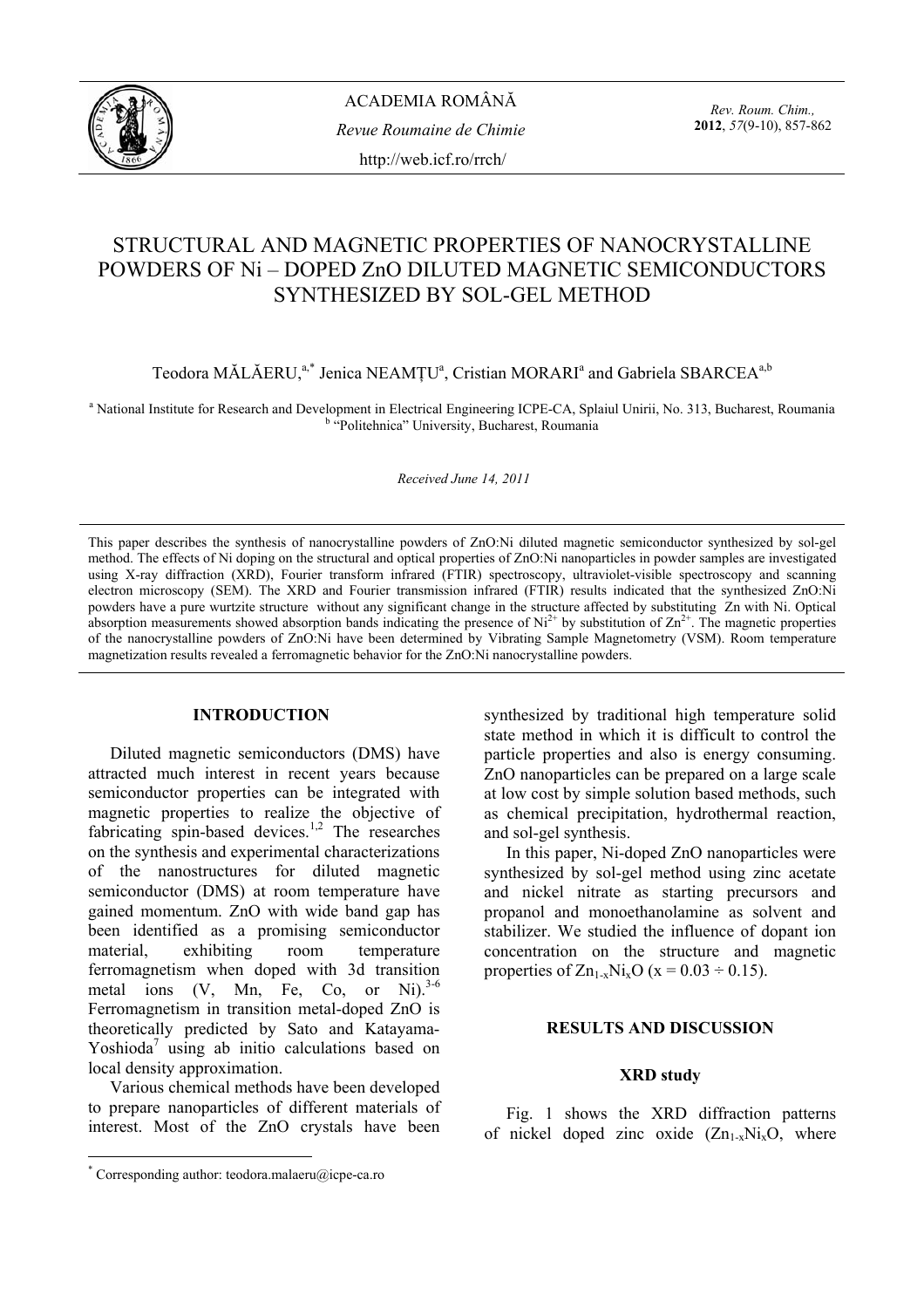$x = 0.03 \div 0.15$  powder sample, sintered at a temperature of 550°C, for 2h, in air. X-ray diffraction patterns on powder indicate that the as synthesized samples have a wurtzite structure with all the peaks that correspond to ZnO agreed with the reported JCPDS card no.  $36-1451$  (a = b = 3.249 and  $c = 5.206$  Å). No additional peaks corresponding to the secondary phases of nickel oxides were obtained for  $x = 0.03$ . A very small additional peak attributable to secondary phase of nickel oxide was observed when the content of  $Ni(x)$  is more than 0.05. We can conclude that the wurtzite structure of ZnO is not changed by the Ni substitution and that  $Ni^{2+}$  occupies the  $Zn^{2+}$  site into the crystal lattice.

Table 1 shows that the lattice constants of  $Zn_{1-x}Ni_xO$  (x = 0.03÷ 0.15) are slightly smaller than those of pure ZnO, because of the difference between the ionic radius of the elements  $(rZn^{2+} = 0.60\text{\AA}$  and  $rNi^{2+} = 0.55\text{\AA}$ ).

The mean crystalline size was calculated from the full-width at half maximum (FWHM) of XRD lines by using the Debye-Scherrer formula. $8$  We used the most intense peaks in XRD patterns to calculate the average crystallites size (Table 2). The particles size are in the range of 40.8 to 127 nm and, as seen from Table 2, the Ni content make changes in the size of particles. For concentrations  $x \ge 0.05$ , the size of the particles decreases linearly with increasing the content in Ni.



Fig. 1 – X-ray diffraction patterns of  $Zn_{1-x}Ni_xO(X = 0.03 \div 0.15)$  powder samples.

| I<br>I |  |  |  |
|--------|--|--|--|
|--------|--|--|--|

The lattice constants calculated from the XRD data of  $Zn_{1-x}Ni_xO (x = 0.03 \div 0.15)$ 

| $\text{Zn}_{1-x}\text{Ni}_x\text{O}$ (x = 0.03 ÷ 0.15) |                 |             |                                                 |            |                 |  |  |
|--------------------------------------------------------|-----------------|-------------|-------------------------------------------------|------------|-----------------|--|--|
|                                                        | $x = 0$         | $x = 0.03$  | $x = 0.05$                                      | $x = 0.10$ | $x = 0.15$      |  |  |
|                                                        | $a = h = 3,249$ |             | $a = b = 3.245$ $a = b = 3.235$ $a = b = 3.242$ |            | $a = b = 3.245$ |  |  |
|                                                        | $c = 5.206$     | $c = 5.205$ | $c = 5.183$                                     | $c = 5192$ | $c = 5197$      |  |  |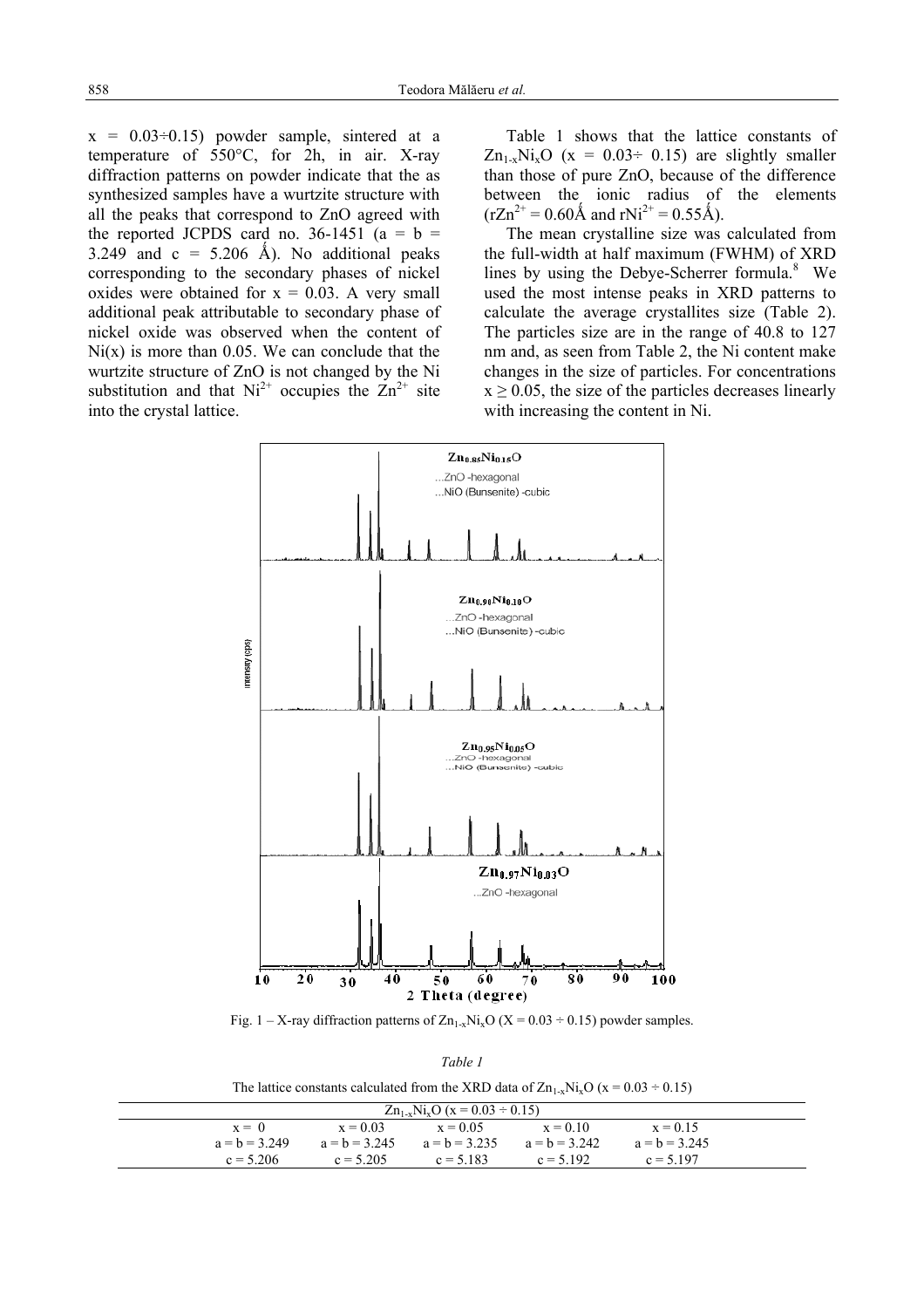| Concentration $(x)$ | (hkl)   | Average size of the crystallites (nm) |
|---------------------|---------|---------------------------------------|
|                     | (1,0,0) | 48.4                                  |
| 0.03                | (1,0,1) | 40.8                                  |
| 0.05                | (1,0,0) | 160                                   |
|                     | (0,0,2) | 138                                   |
| 0.10                | (1,0,0) | 146                                   |
|                     | (0,0,2) | 133                                   |
|                     | (1,0,0) | 139                                   |
| 0.15                | (0,0,2) | 127                                   |

*Table 2* Average size of particles  $Z_{n_1}$ , Ni.O (x = 0.03 ÷ 0.15)



Fig. 2 – SEM micrographs of a)  $Zn_{0.97}Ni_{0.03}O$  and b)  $Zn_{0.85}Ni_{0.15}O$  powder obtained at 550°C, 2h.

## **SEM study**

The morphology of the Ni-doped ZnO nanoparticles investigated using SEM is shown in Fig. 2. The SEM micrograph reveals that the particles are mostly spherical. The  $Zn_{0.97}Ni_{0.03}O$  (Fig. 2a) and  $Zn_{0.85}Ni_{0.15}O$  (Fig. 2b) nanoparticles are nanometersized in agreement with XRD estimations.

### **FTIR study**

FTIR spectra for Ni doped ZnO samples are shown in Fig. 3. Infrared transmittance spectra were used to study the vibration bands due to Zn-O bonds and changes due to Ni substitution in its structure. FTIR vibration band frequencies of Ni doped ZnO samples are given in Table 3. One can see that the vibration frequency of Zn-O bonds shows shifts. The shifts of the vibration frequency from 414, 434 and 484  $cm^{-1}$  is given by the incorporation of Ni in octahedral and tetrahedral sites existing in hexagonal-wurtzite structure. The absorption bands in the ranges from  $651$  to  $665$  cm<sup>-1</sup> and  $430$  to  $446 \text{ cm}^{-1}$  are attributed to the stretching modes of  $Zn-O^{9,10}$  in the tetrahedral and octahedral coordination respectively. The bands near 700 and  $860$  cm<sup>-1</sup> are attributed to the vibration of Zn-O-Ni bonds.

| Sample                | Wavenumber (cm <sup>-1</sup> |                          |     |     |     |     |  |
|-----------------------|------------------------------|--------------------------|-----|-----|-----|-----|--|
| ZnO                   | 414                          | 434                      | 484 | 665 |     | 823 |  |
| $Zn_{0.97}Ni_{0.03}O$ | 414                          | 443                      | 484 | 661 | 698 | 867 |  |
| $Zn_{0.95}Ni_{0.05}O$ | 417                          | 430                      | 499 | 651 | 791 | 867 |  |
| $Zn_{0.90}Ni_{0.10}O$ | 416                          | $\overline{\phantom{a}}$ | 489 | 667 | 724 | 868 |  |
| $Zn_{0.85}Ni_{0.15}O$ | 413                          | 443                      | 499 | 661 | 697 | 867 |  |
| $Zn_{0.75}Ni_{0.25}O$ | 416                          | 446                      | 499 | 665 | 710 | 863 |  |

*Table 3* FTIR vibration band frequencies of Ni doped ZnO samples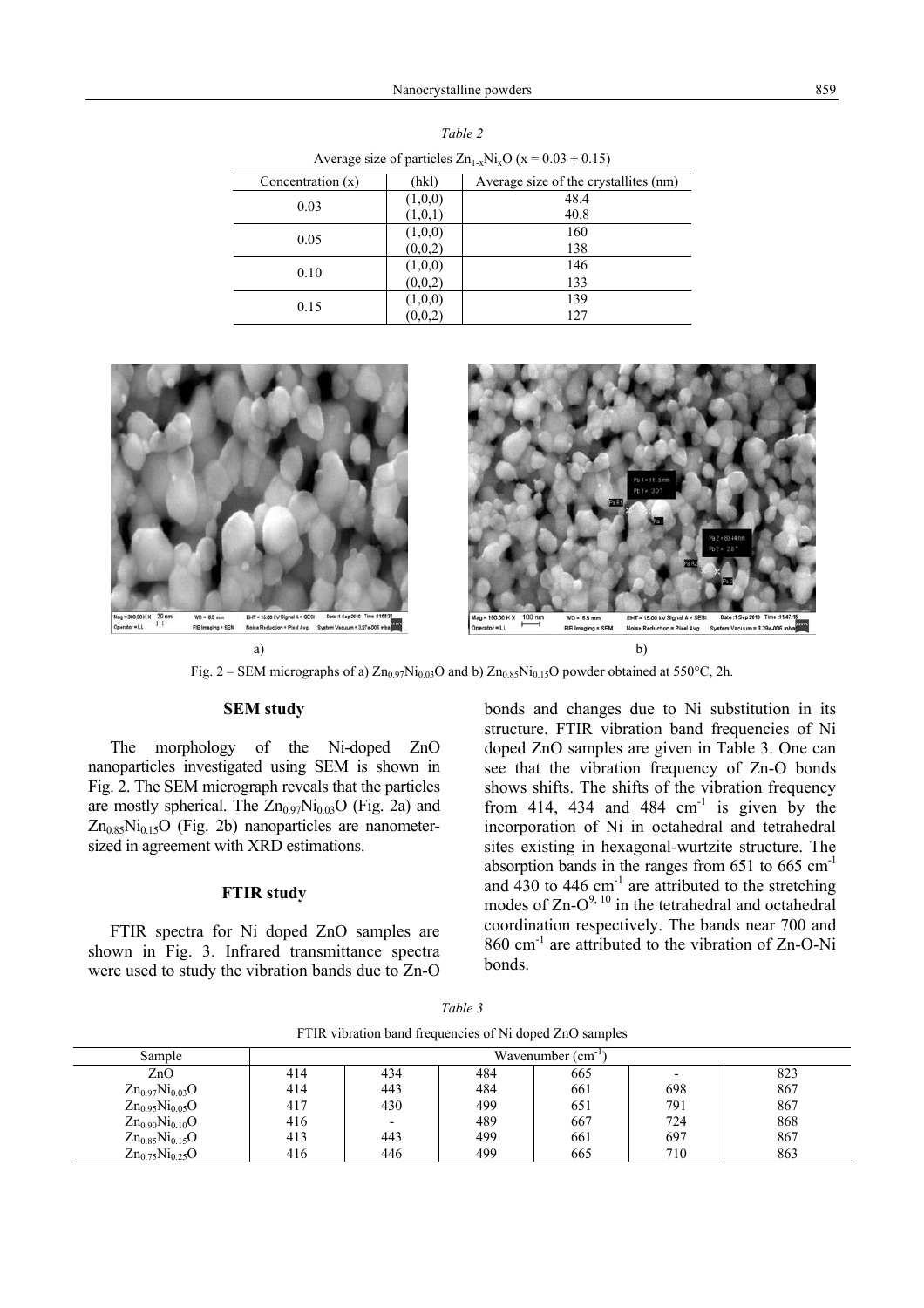

Fig. 3 – FTIR spectra of ZnO and Ni doped ZnO samples.



Fig. 4 – UV-vis spectra of undoped ZnO and Ni-doped ZnO samples.

## **UV-vis study**

 The room temperature optical absorption spectra of undoped and Ni-doped ZnO samples by UV-vis spectrophotometer in the range of 200 to 800 nm are shown in Fig.4. Substitution of  $Ni<sup>2+</sup>$ ions in tetrahedral sites of the wurtzite structure was confirmed also by UV-vis optical spectroscopy. From Fig.4, one can see that the band edge at 400 nm of undoped ZnO is shifted towards higher wavelength side for Ni-doped ZnO samples, indicating the incorporation of Ni into the ZnO lattice.

### **Magnetic study**

Fig. 5 shows the magnetization versus the magnetic field measured at room temperature by Vibrating Sample Magnetometry (VSM) method for the 3 and 10% Ni-doped ZnO samples. Both samples show distinctly hysteresis loops at room temperature, which indicates that the samples have room-temperature ferromagnetism. The saturation magnetization  $(M<sub>S</sub>)$  and the coercive field  $(H<sub>C</sub>)$  are  $2.25 \cdot 10^{-6}$ Am<sup>2</sup> (2.25 $\cdot 10^{-3}$  emu), 12216 A/m (153.5) Oe) and  $5.2 \cdot 10^{-6}$  Am<sup>2</sup> (5.2 $\cdot 10^{-3}$  emu), 7961 A/m (100 Oe) for 3 and 10% Ni-doped ZnO powder, respectively.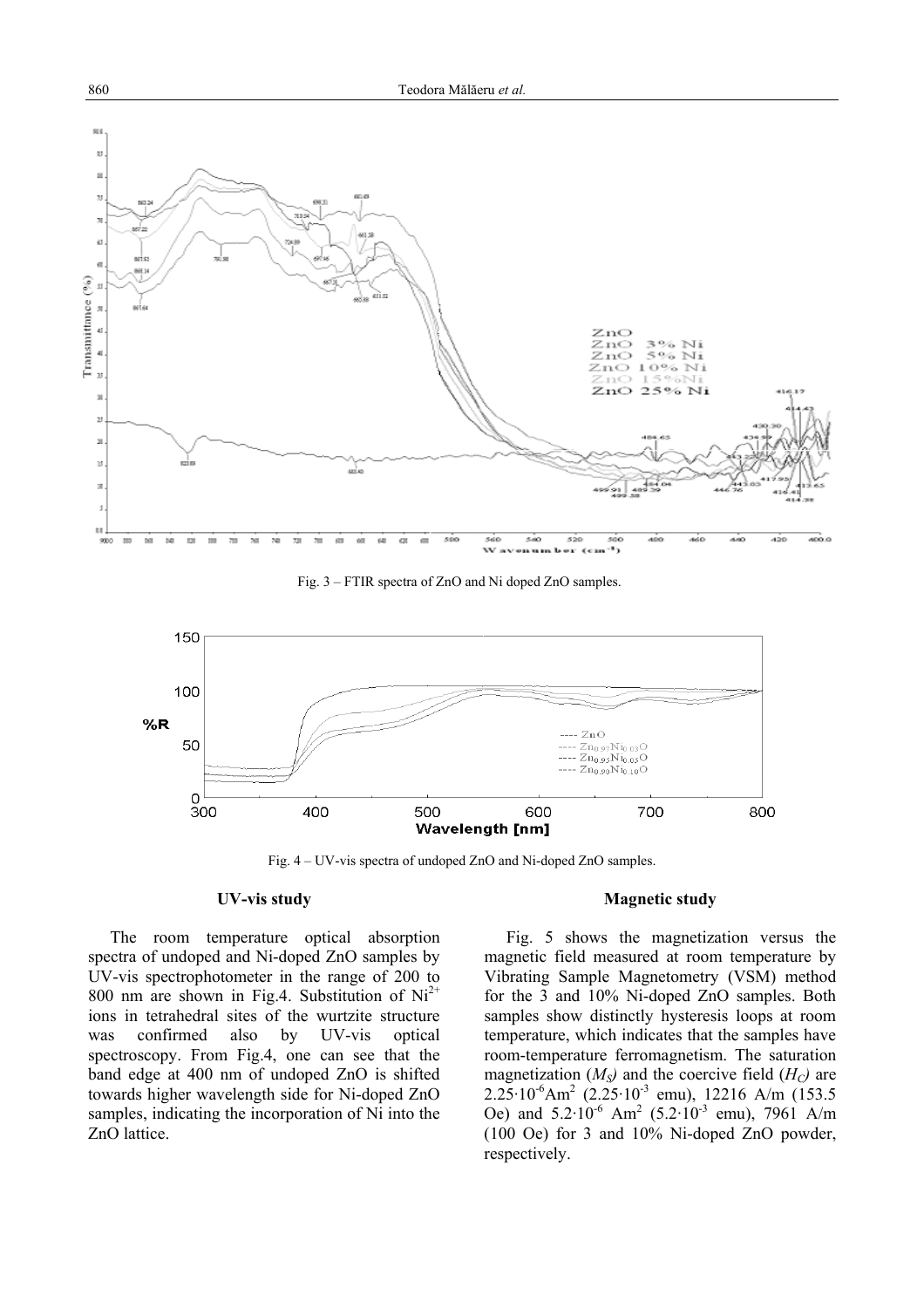

Fig. 5 – Magnetic hysteresis curves of  $Zn_{0.97}Ni_{0.03}O$  and  $Zn_{0.90}Ni_{0.10}O$  powder samples.

#### **EXPERIMENTAL**

#### **Synthesis**

 $\text{Zn}_{1-x}\text{Ni}_x\text{O}$  (x = 0.03; 0.05; 0.10; and 0.15) powders were synthesized by a sol-gel method. Stoichiometric amounts of zinc acetate  $Zn(CH_3CO_2)_2.2H_2O$  (Fluka 99.5%) and nickel nitrate  $Ni(NO<sub>3</sub>)<sub>2</sub>·6H<sub>2</sub>O$  (Aldrich 98%) were each dissolved in 20ml propanol by magnetic stirring at room temperature. Both solutions were mixed together and then monoethanolamine was added drop by drop under vigorous stirring. The resulting solution was then refluxed at 80°C for 4h until the solution was converted into a gel. The gel thus formed was dried at room temperature for 48 h. The resulting powders were than annealed at 550°C for 2h in air.

#### **Characterization techniques**

The oxide powders were analyzed by X-ray diffraction (XRD) using Bruker-AXS type D8 ADVANCE X-ray diffractometer with Cu-k<sub>B</sub> radiation of 1.5406 Å, at a step of  $0.04^\circ$  's<sup>-1</sup> in the range  $2\dot{\theta} = 10 - 100^\circ$ . Morphology of the powder samples was investigated by FESEM-FIB (Workstation Auriga) scanning electron microscope. The vibration frequencies of bonds in sample were observed using Fourier transform infrared (FTIR) spectrometer (PERKIN ELMER Spectrum 100) in the range  $400 - 4000$  cm<sup>-1</sup>. The optical absorption spectra are recorded at room temperature using ultraviolet-visible (UV-Vis-NIR) spectrophotometer (Model: V570 Able & Jasco Japonia) in the wavelength range 300-800 nm and magnetic study is done using vibrating sample magnetometer (VSM) (Model: LAKESHORE 7300). The calibration of VSM was performed using a nickel standard sample and its magnetization values as stated in the ASTM Standard A 894-89.

## **CONCLUSIONS**

Ni-doped ZnO  $(Zn_{1-x}Ni_xO, x = 0.03 \div 0.15)$ nanoparticles have been synthesized using a simple sol-gel method. The XRD analyses show wurtzite structure as that of ZnO for all the  $Zn_{1-x}Ni_xO$ nanoparticles. When increasing  $Ni(x)$  concentration  $(x\geq 0.05)$ , an additional diffraction peak correspondent to NiO is observed. With the increasing content of Ni, lattice parameters of doped ZnO decrease due to the ionic radius of  $Ni<sup>2+</sup>$ which is smaller than that of the  $Zn^{2+}$  ion in tetrahedral coordination. Also, FTIR and UV-vis studies indicates that in all samples of Ni-doped ZnO,  $Ni^{2+}$  ions are incorporated into the ZnO lattice. Magnetic hysteresis loops indicate the room-temperature ferromagnetism in Ni-doped ZnO nanoparticles. The Ni- doped ZnO nanoparticles of the present work having low magnetization could form the diluted magnetic semiconductors for spintronic applications.

*Acknowledgements:* This work was supported by the Roumanian National Authority of Scientific Research under the contract CNCSIS PCCE ID\_76/2010 and by the Sectoral Operational Programme Human Resources Development 2007-2013 of the Roumanian Ministry of Labor, Family and Social Protection through the Financial Agreement POSDRU/88/1.5/S/60203.

#### **REFERENCES**

- 1. T. Fukumura, Y. Yamada, H. Toyosaki, T. Hasegawa, H. Koinuma and M., *Appl. Surface Sci.,* **2004**, *223*, 62-67.
- 2. H. Ohno, *J. Magn. Magn. Mater,* **1999**, *200*, 110-129.
- 3. H.L. Liu, J.H. Yang, Y.J. Zhang, Y.X. Wang, M.B. Wei, D.D. Wang, L.Y. Zhao, J.H. Lang and M. Gao, *J. Mater. Sci. Mater. Electron.,* **2009**, *20,* 628-631.
- 4. H.W. Zhang, Z.R. Wei, Z.Q. Li and G.Y. Dong, *Mater. Lett.,* **2007**, *61,* 3605-3607.
- 5. S. Ghosh, P. Srivastava, B. Pandey, M. Saurav, P. Bharadwaj, D.K. Avasthi, D. Kabiraj and S.M. Shivaprasad, *Appl. Phys. A*: *Mater. Sci. & Processing,* **2008**, *90*, 765-769.
- 6. J. Neamtu, G. Georgescu, T. Malaeru, N.G. Gheorghe, R.M. Costescu, I. Jitaru, J. Férre, D. Macovei and C.M. Teodorescu, *Digest J. Nanomater. Bios.,* **2010**, *5*, 873- 885.